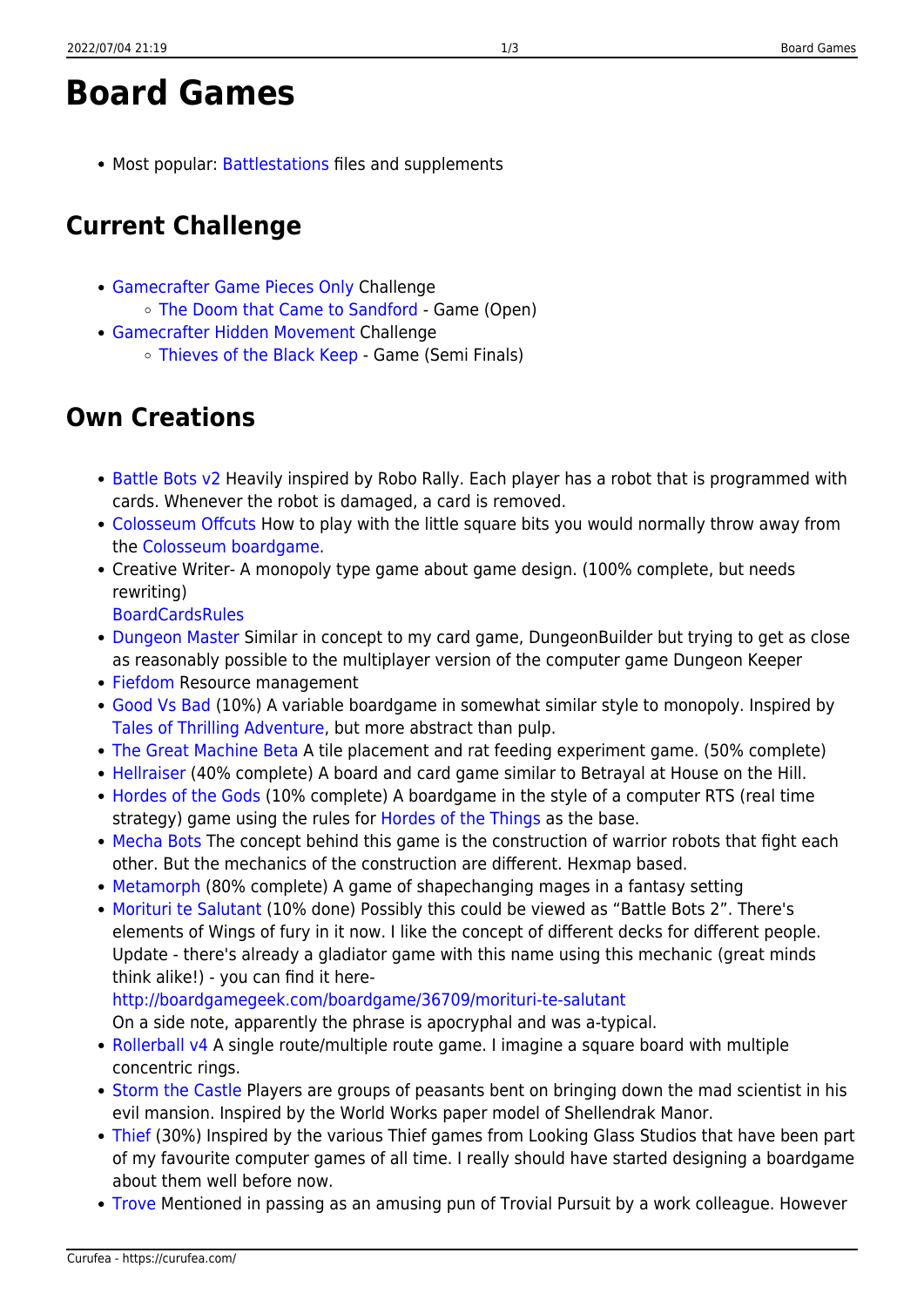- I think it has game potential.
- [Cyber Wedding v2](https://curufea.com/doku.php?id=games:board:wedding) What happens when you gather a bunch of geeks and their families, dress them up according to different time periods and perform a wedding? Well, the obvious of course - an invasion by Cybermen who think there is time travel technology present. Prepare to be upgraded.
- [Tower Defense](https://curufea.com/doku.php?id=games:board:towerdefense) An attempt at turning a computer game genre into a board game

## **Expansions and Utilities**

- [Eclipse Map viewer](http://www.curufea.com/games/eclipse/map.html) HTML5 canvas
- [Battlestations](https://curufea.com/doku.php?id=games:board:battlestations:start) files and supplements
- [Battletech](https://curufea.com/doku.php?id=games:board:gamesbattletech)  things for campaigns
- The Avalon Hill **Dune** Boardgame
	- [Dune Treachery card descriptions](http://www.curufea.com/games/dune/treachery_cards.php)
	- [Cyberboard Gamebox](https://curufea.com/lib/exe/fetch.php?media=gamesboard:dunegame.zip) Also available on the [PBeM Emporium](http://pbem.brainiac.com/oprojects.htm) website where there is also an improved version.
- [My hosted dungeons](https://curufea.com/doku.php?id=games:board:gameshthad)  My things for the solo dungeon building game <http://planet-thirteen.com/Dungeon.aspx How to Host a Dungeon>
- [Piecepack](https://curufea.com/doku.php?id=games:board:gamespiecepack) Things I've made for the piecepack system
- [Roborally](https://curufea.com/doku.php?id=games:board:gamesroborally) helpful rules summaries, variants etc..
- [Stonehenge](https://curufea.com/doku.php?id=games:board:gamesstonehenge) New rules! Published here- [on the Paizo site](http://paizo.com/titanicGames/library/v5748btpy7z43) and possibly [on this German site](http://www.spielzeit.de/stonehenge/spielvarianten/neueregeln/der_dieb.html)

#### **Variants**

- [Aliens in my Pocket](https://curufea.com/doku.php?id=games:board:aimp) My variant of Jeremiah Lee's [http://www.boardgamegeek.com/game/33468](http://www.boardgamegeek.com/game/33468 Zombie in my Pocket) [Zombie in my Pocket](http://www.boardgamegeek.com/game/33468 Zombie in my Pocket) game. With an Aliens theme and longer playtime.
- [CoTwister](https://curufea.com/doku.php?id=games:board:gamescotwist)  A co-operative dungeon exploration variant of Dungeon Twister. For 1+ players (1 expansion or base game required for every 2 players)
- [The Fourth Dimension Curufea Variant](https://curufea.com/doku.php?id=games:board:fourthdimension) (100% complete) My own variant version of the original TSR game that came out in 1979. The original game is listed here<http://www.boardgamegeek.com/game/675>
- [Nightmare House](https://curufea.com/doku.php?id=games:board:gamesnh) The re-visioning of the ARES magazine haunted house board game
- [Renegade Car Wars](https://curufea.com/doku.php?id=games:board:gamesrenegade)  my Carwars variant using armour and weapon ideas from Renegade Legion.

#### **Medieval Manor**

[Medieval Manor](https://curufea.com/doku.php?id=games:board:gamesmanor) - my art for [Lloyd's Warpspawn game](http://www.angelfire.com/games2/warpspawn/MedMan.html)

From: <https://curufea.com/>- **Curufea**

Permanent link: **<https://curufea.com/doku.php?id=games:board:start&rev=1518411584>**

Last update: **2018/02/11 20:59**